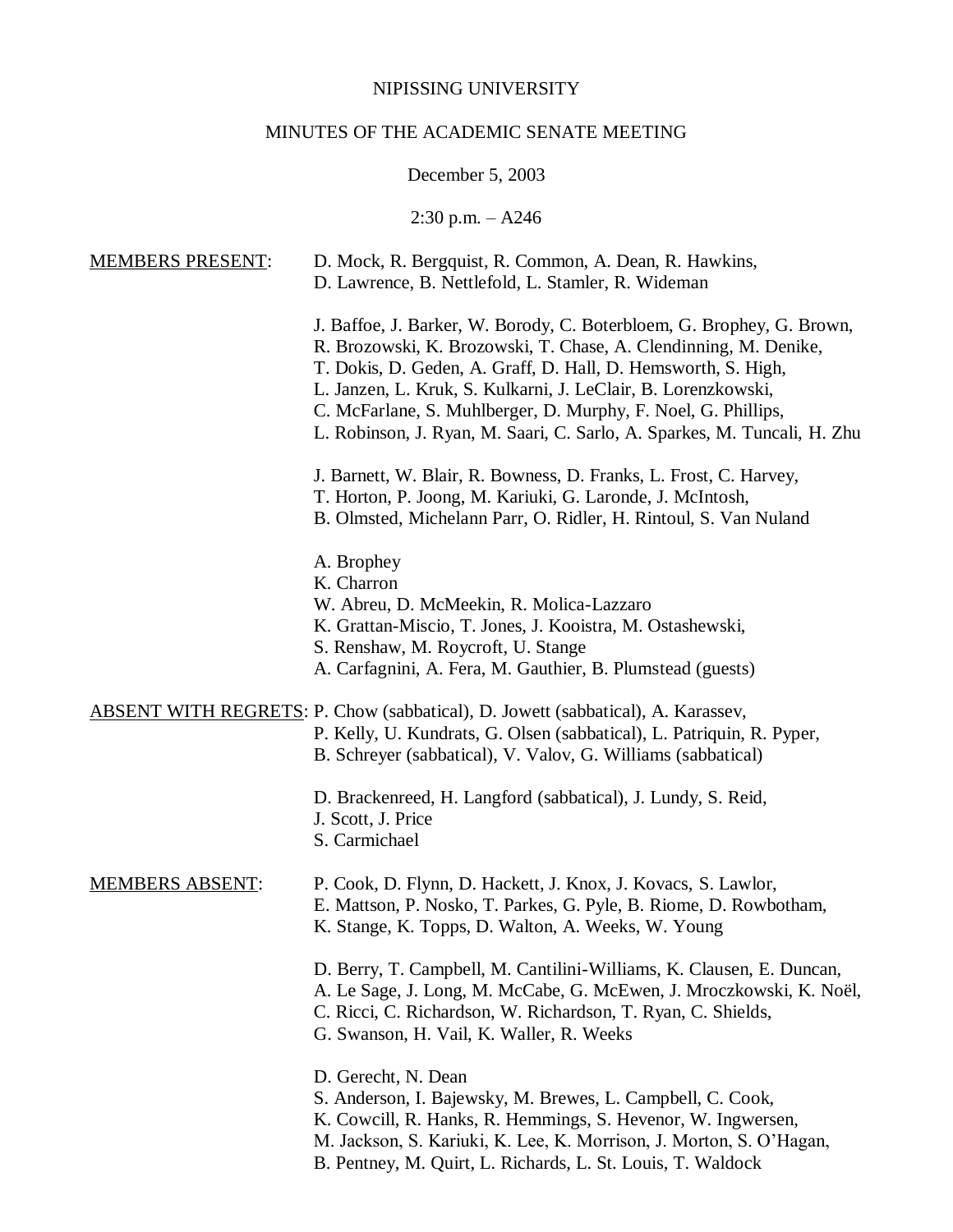> MOTION #1: Moved by S. Muhlberger, seconded by D. Franks that the minutes of the Academic Senate dated November 7, 2003 be adopted. CARRIED

#### READING AND DISPOSING OF COMMUNICATIONS

The Speaker read a letter submitted by Paula Barber that advised of her resignation as a member of the APT Committee. Senator Chase announced that tickets to see the production of Mamma Mia in Toronto are available by contacting Sandra Managhan (ext. 4519) prior to the deadline of December  $12^{th}$ .

#### ANNOUNCEMENTS

The President extended best wishes of the season to all senators. He reported on the government caucus meeting and noted that the minister, as well as Monique Smith, will be invited to visit the campus. Senate was informed that there is a cap on tuitions at last year's rates. It will not be until March that the government's plan of action will be known. COU has asked the government for a full 2% covering the loss of tuition and a full 10% on deregulated programs (at Nipissing, these include Business and Computer Science). It is not known what the increased formula will be – Ontario universities still remain the lowest funded per capita in Canada. Senator Mock said that he would provide regular updates to senators. He announced the details of a two-year international agreement that Nipissing recently signed with Monterrey Tech in Tampico, Mexico. This technologically advanced institution will send 30-35 students to Nipissing for a 4-week period from mid-June to July.

Senator Mock noted that a tentative agreement has been reached with the support staff at Canadore College. He also announced that a Maclean's Work Group has been established comprised of D. Lawrence, R. Bergquist, C. Sarlo and P. Cook. Senator Mock outlined the main categories addressed in the Maclean's ranking exercise: student averages, class size, faculty research and student services, awards, library support, and reputation and he asked senators to provide their input to the Work Group. Senator Mock stated that he had met with the 7-member OCT accreditation panel at the Brantford campus. He emphasized the importance of the OCT visit, not only to the Faculty of Education, but to everyone. The President asserted that all of Nipissing benefits from the high profile that is enjoyed by the Faculty of Education. He expressed his appreciation to all faculty involved in the organization of the OCT visit. Senator Mock stated that he was assembling a strategic planning working group that would assume responsibility for producing a green paper by April. He thanked the faculty for their feedback with regard to faculty representation on the working group. The President noted that he had received 25 names, and, from this input, he will select seven members who will broadly represent the faculty. The working group will be comprised of two co-chairs, seven faculty members, two Board, two UMG, two staff, two students and one alumnus.

Senator Hawkins congratulated the Faculty of Education on the impressive performance with the OCT accreditation review. The Vice-President thanked everyone for their work during the past term.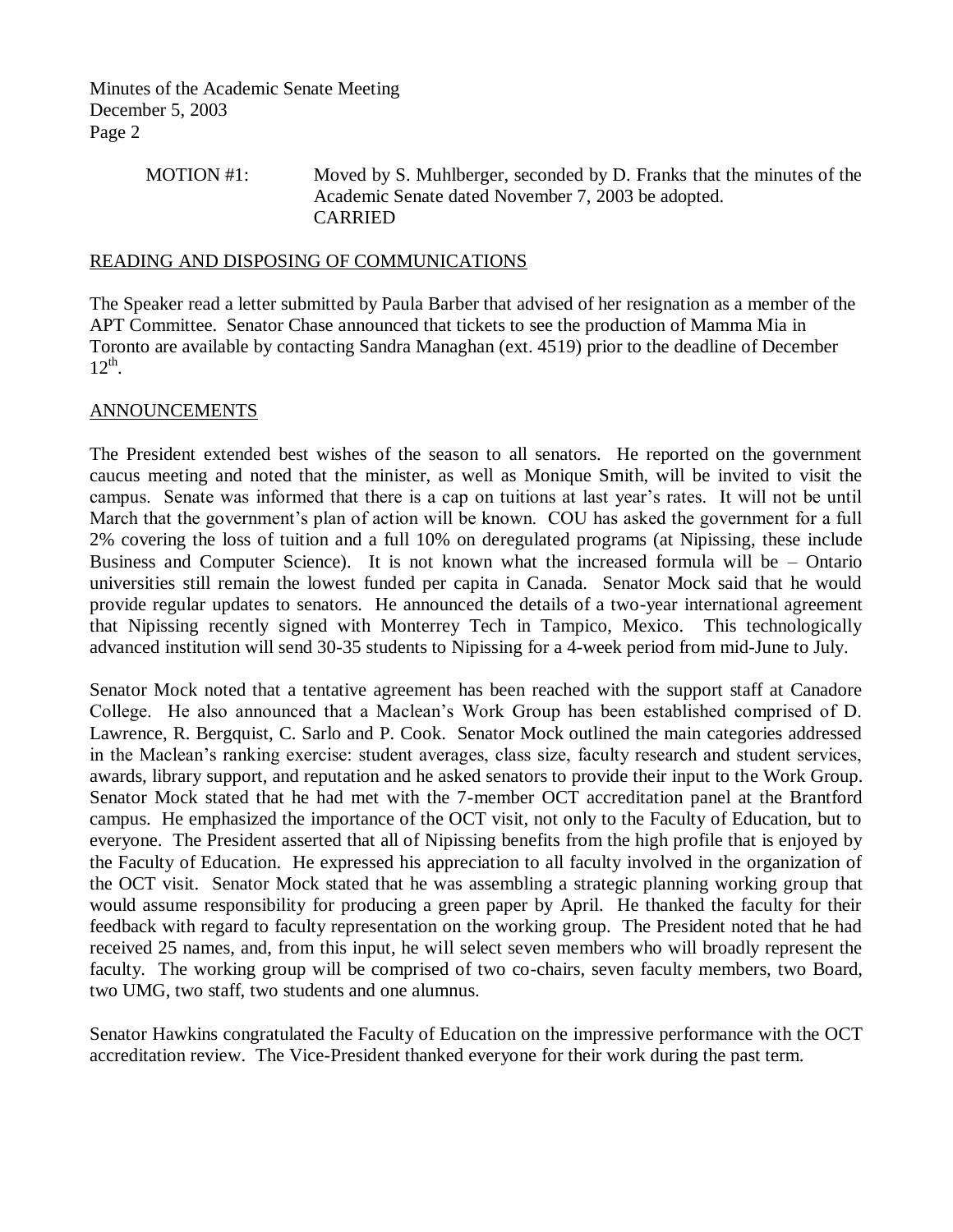Senator Dean announced that Dr. Shaun Watmough has been chosen as the successful CRC candidate. The Dean explained that he is a biogeochemist who has published more than 42 papers. Dr. Watmough's name will be put forward for nomination; the results will not be known until May. If the nomination proves successful, it includes \$1 million dollars in funding.

Senator Common stated that the Ontario Association of Deans of Education is engaged in discussions about how to deal with graduates of applied degrees. The College of Teachers is willing to allow these graduates to proceed to BEd programs, but the Deans are not in agreement. The issue will be addressed eventually at COU. The Dean noted that the Faculty of Education had prepared for nine months for the OCT review and had produced six binders of documentation. He reported that the accreditation panel had examined the concurrent, consecutive and Aboriginal programs and had interviewed all appropriate faculty. A final report will be sent in January and there will be an opportunity for a response from the Faculty. The Dean thanked the entire Faculty for pulling together as a team. It was noted that the exhibits room is available all next week; senators were encouraged to view it since it offers a visual presentation of all the artifacts of the BEd program.

Senator Abreu announced that the students had made a presentation to the Board of Governors on December 4 concerning the results of the student referendum and plans for expansion of the Student Center and/or Library. He felt that it had been a positive presentation. Senator Abreu wished everyone an enjoyable Christmas holiday.

Executive Committee

| MOTION #2: | Moved by D. Mock, seconded by J. Baffoe that the Report of the Senate |
|------------|-----------------------------------------------------------------------|
|            | Executive Committee dated November 25, 2003 be received               |
|            | <b>CARRIED</b>                                                        |

University Curriculum Committee

| <b>MOTION #3:</b> | Moved by R. Hawkins, seconded by O. Ridler that the Report of the<br>University Curriculum Committee dated November 25, 2003 be<br>received.<br><b>CARRIED</b>                                                                                                                                                                                                                      |
|-------------------|-------------------------------------------------------------------------------------------------------------------------------------------------------------------------------------------------------------------------------------------------------------------------------------------------------------------------------------------------------------------------------------|
| MOTION #4:        | Moved by R. Hawkins, seconded by O. Ridler that the Senate document<br>entitled "Senate Academic Regulations and Policies, September 2003"<br>be amended to divide six 6-credit courses in Classical Studies into six<br>pairs of 3-credit courses with the corresponding course description as<br>outlined on pages 1 to 26 in the 25 November 2003 UCC Minutes.<br><b>CARRIED</b> |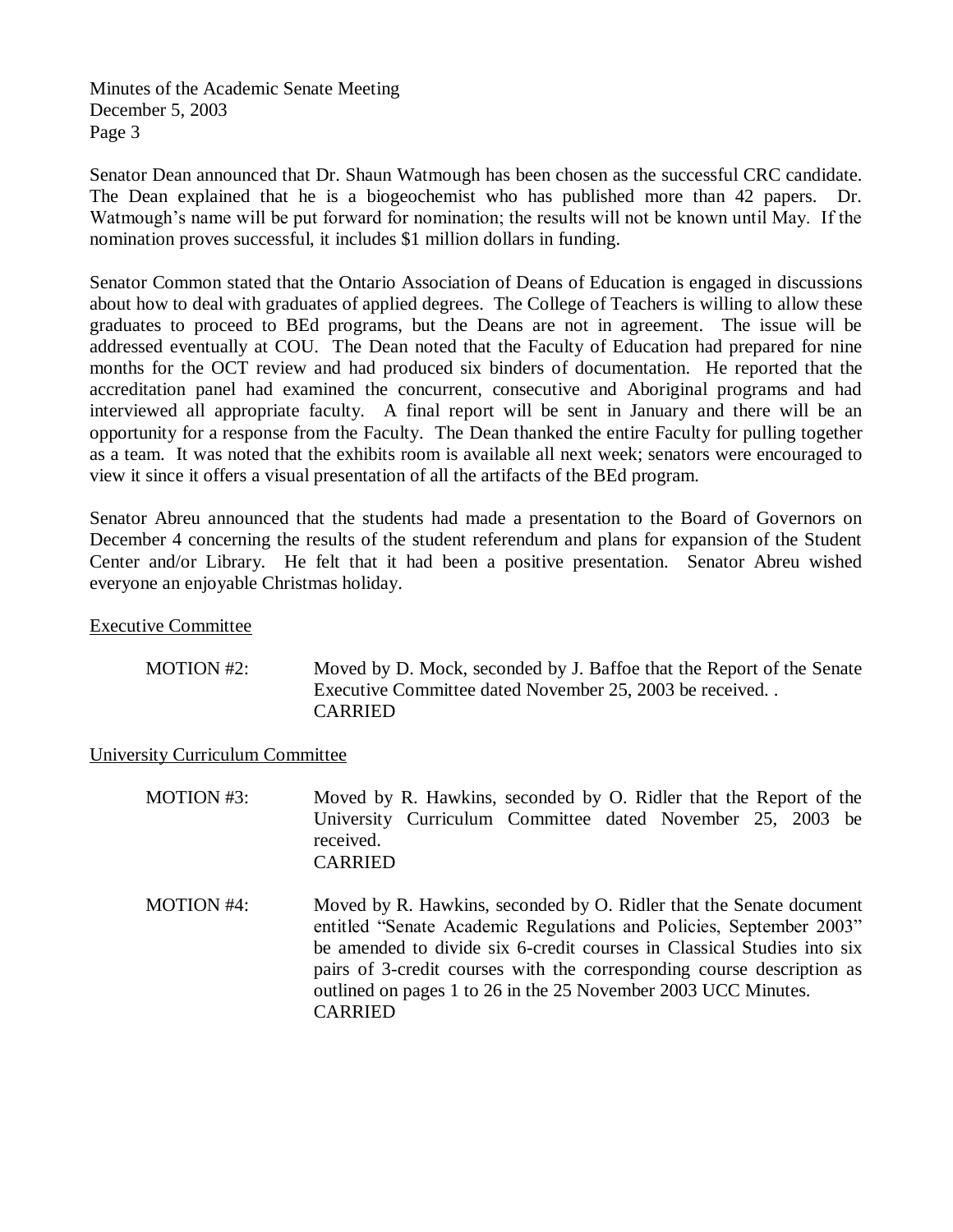- MOTION #5: Moved by R. Hawkins, seconded by G. Laronde that the Senate document entitled "Senate Academic Regulations and Policies, September 2003" be amended to add a new 3-credit course FREN 2206 "La littérature canadienne française". In addition the course prerequisite will be FREN 2007 "Test de compétence en français". The corresponding course description, as outlined on page 27 in the 25 November 2003 UCC Minutes, should also be added. CARRIED
- MOTION #6: Moved by R. Hawkins, seconded by S. Muhlberger that the Senate document entitled "Senate Academic Regulations and Policies, September 2003" be amended to add a North American Stream to the Honours Single Major in History and,

(b) That the Senate document entitled "Senate Academic Regulations and Policies, September 2003" be amended to add HIST 3316 "Topics in North American Cultural History". The corresponding course description, as outlined on page 32, in the 25 November 2003 UCC Minutes, should also be added. CARRIED

- MOTION #7: Moved by R. Hawkins, seconded by O. Ridler that the Senate document entitled "Senate Academic Regulations and Policies, September 2003" be amended to add a new 3-credit course in Geography – GEOG 2126 "Physical Hydrology" and corresponding course description as outlined on page 35 in the 25 November 2003 UCC Minutes. CARRIED
- MOTION #8: Moved by R. Hawkins, seconded by D. McMeekin that the Senate document entitled "Senate Academic Regulations and Policies, September 2003" be amended to add a new 3-credit course in Geography – GEOG 2127 "Hydrological Resources" and corresponding course description as outlined on page 38 in the 25 November 2003 UCC Minutes. CARRIED
- MOTION #9: Moved by R. Hawkins, seconded by L. Kruk that the Senate document entitled "Senate Academic Regulations and Policies, September 2003" be amended to modify the course title and description for GEOG 4126 from "Applied Hydrology for Environmental Planning" to "Applied Hydrology for Snow and Ice Environments" as outlined on page 41 in the 25 November 2003 UCC Minutes. CARRIED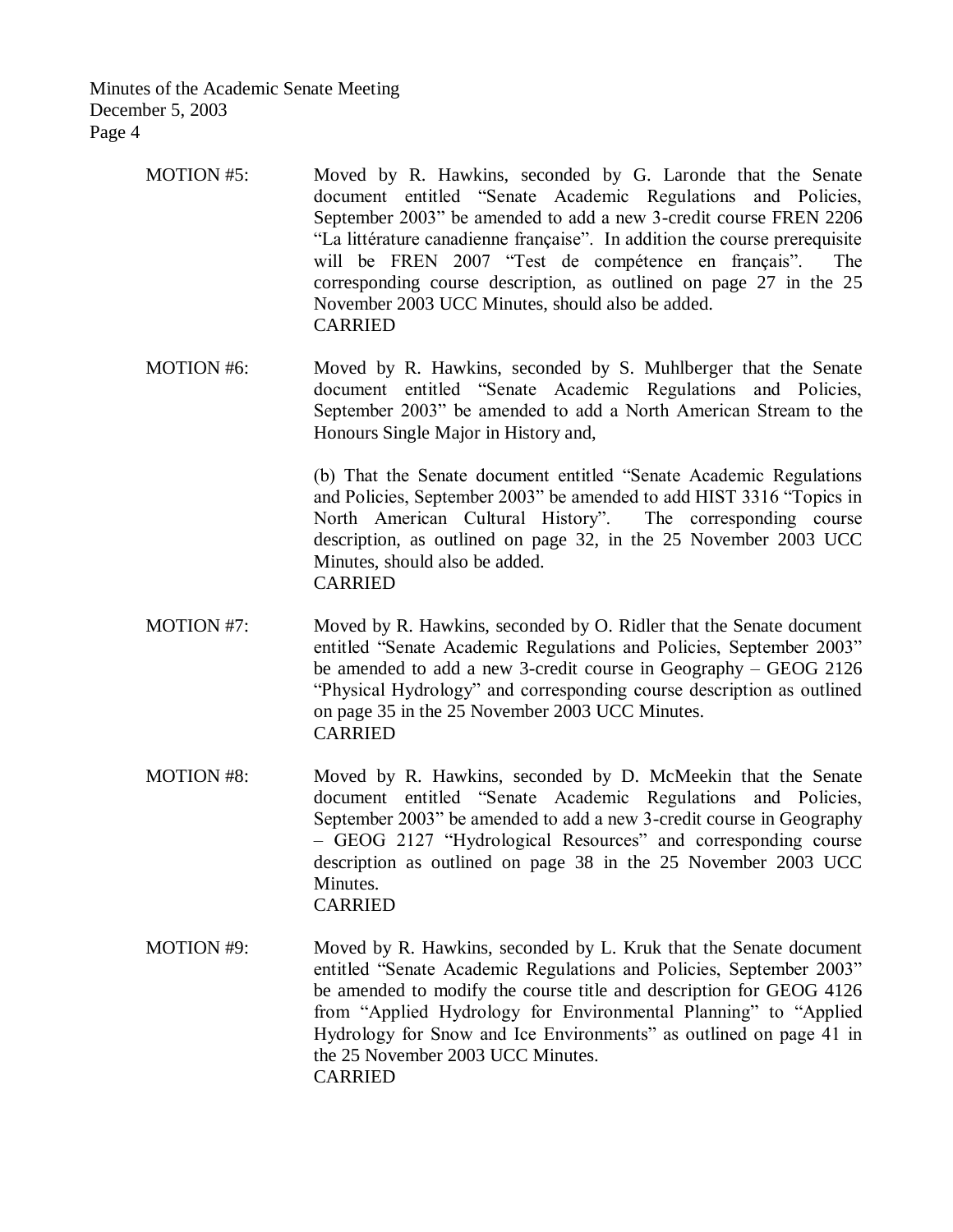- MOTION #10: Moved by R. Hawkins, seconded by W. Blair that the Senate document entitled "Senate Academic Regulations and Policies, September 2003" be amended to modify the course description for GEOG 4106 "Applied Geomorphology" as outlined on page 43 in the 25 November 2003 UCC Minutes. CARRIED
- MOTION #11: Moved by R. Hawkins, seconded by B. Olmsted that the Senate document entitled "Senate Academic Regulations and Policies, September 2003" be amended to change the course prerequisite for GEOG 4216 "World Population Growth" from the present prerequisite, GEOG 1016 "Introduction to Human Geography" to the new prerequisite, GEOG 2206 "Population Geography" as outlined on page 45 in the 25 November 2003 UCC Minutes. CARRIED
- MOTION #12: Moved by R. Hawkins, seconded by H. Rintoul that the Senate document entitled "Senate Academic Regulations and Policies, September 2003" be amended to change the course prerequisite for GEOG 4317 "Issues in Economic Geography and Development" from the present prerequisite, GEOG 1016 "Introduction to Human Geography" to the new prerequisite, GEOG 2306 "Economic Geography" *or* GEOG 2807 "Local and Regional Development" as outlined on page 47 in the 25 November 2003 UCC Minutes. CARRIED
- MOTION #13: Moved by R. Hawkins, seconded by M. Denike that the Senate document entitled "Senate Academic Regulations and Policies, September 2003" be amended to add a new 3-credit course in MUSIC – MUSC 1006 "Exploring Music and Culture I" and corresponding course description as outlined on page 50 in the 25 November 2003 UCC Minutes. CARRIED
- MOTION #14: Moved by R. Hawkins, seconded by M. Denike that the Senate document entitled "Senate Academic Regulations and Policies, September 2003" be amended to add a new 3-credit course in MUSIC – MUSC 1007 "Exploring Music and Culture II" and corresponding course description as outlined on page 52 in the 25 November 2003 UCC Minutes. CARRIED
- MOTION #15: Moved by R. Hawkins, seconded by R. Bowness that the Senate document entitled "Senate Academic Regulations and Policies, September 2003" be amended to add a new 3-credit course in MUSIC - MUSC 2006 "Immigrant and Diaspora Musics in Canada" and corresponding course description as outlined on page 54 in the 25 November 2003 UCC Minutes. CARRIED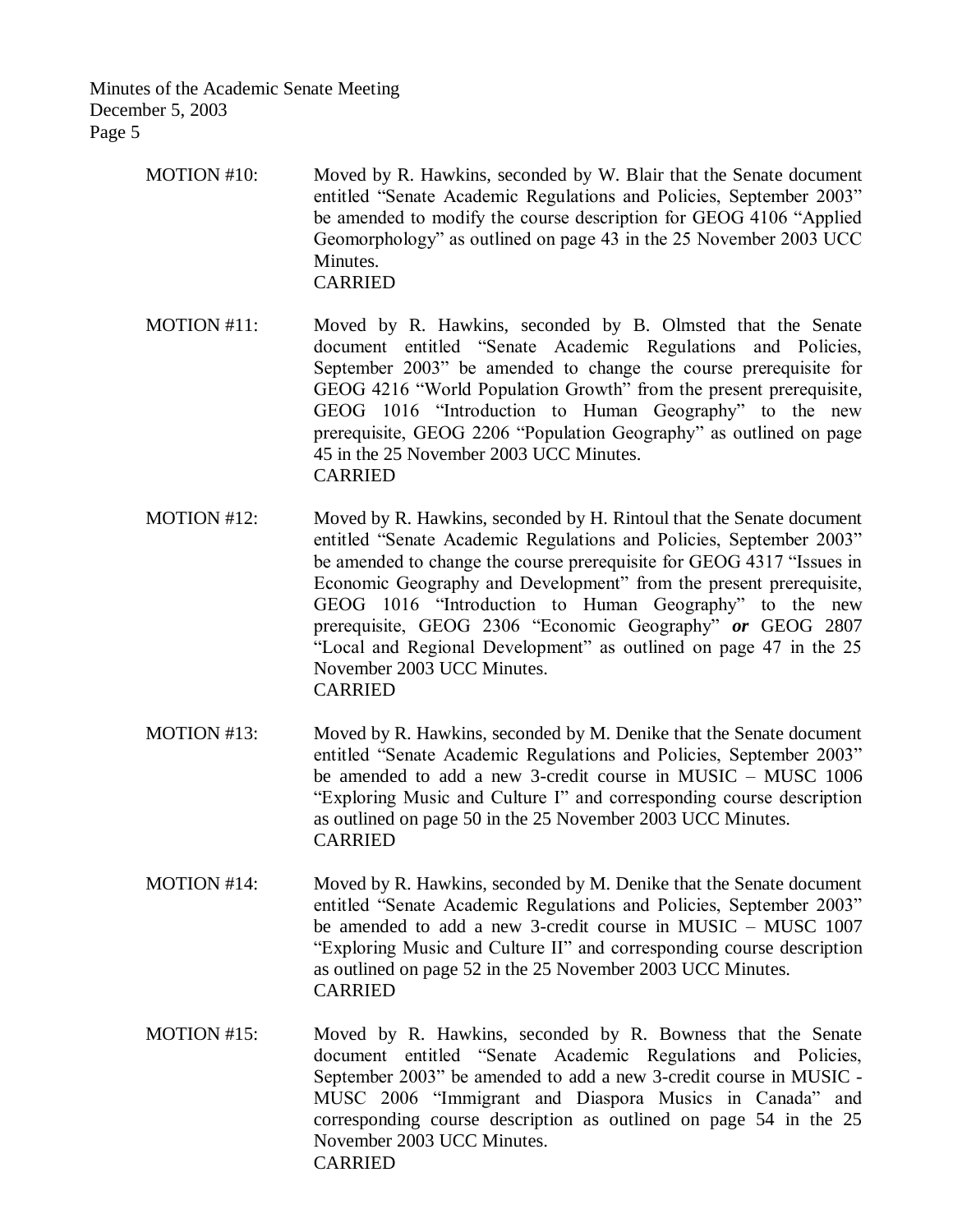- MOTION #16: Moved by R. Hawkins, seconded by T. Dokis that the Senate document entitled "Senate Academic Regulations and Policies, September 2003" be amended to add a new 3-credt course in MUSIC - MUSC 2007 "Aboriginal Musics in Canadian Contexts" and corresponding course description as outlined on page 56 in the 25 November 2003 UCC Minutes. CARRIED
- MOTION #17: Moved by R. Hawkins, seconded by T. Horton that the Senate document entitled "Senate Academic Regulations and Policies, September 2003" be amended to add a new 3-credit course in Religious Studies – RLST 2016 "Ceremony, Celebration and Community" and corresponding course description as outlined on page 58 in the 25 November 2003 UCC Minutes. This course is cross-listed with Sociology. CARRIED
- MOTION #18: Moved by R. Hawkins, seconded by W. Abreu that the Senate document entitled "Senate Academic Regulations and Policies, September 2003" be amended to add a new 3-credit course in Religious Studies - RLST 2017 "Perspectives on Death and Dying" and corresponding course description as outlined on page 60 in the 25 November 2003 UCC Minutes. This course is cross-listed with Sociology. CARRIED
- MOTION #19: Moved by R. Hawkins, seconded by R. Wideman that the Senate document entitled "Senate Academic Regulations and Policies, September 2003" be amended to delete EDUC 2715 "French as a Second Language Part  $II$  – Immersion" as outlined on page 62 in the 25 November 2003 UCC Minutes. CARRIED
- MOTION #20: Moved by R. Hawkins, seconded by R. Wideman that the Senate document entitled "Senate Academic Regulations and Policies, September 2003" be amended to modify the course description and prerequisite for EDUC 1515F "French as a Second Language Part I" as outlined on page 63 in the 25 November 2003 UCC Minutes. CARRIED
- MOTION #21: Moved by R. Hawkins, seconded by W. Abreu that the Senate document entitled "Senate Academic Regulations and Policies, September 2003" be amended to modify the course description and prerequisite for EDUC 2515F "French as a Second Language Part II" as outlined on page 64 in the 25 November 2003 UCC Minutes. CARRIED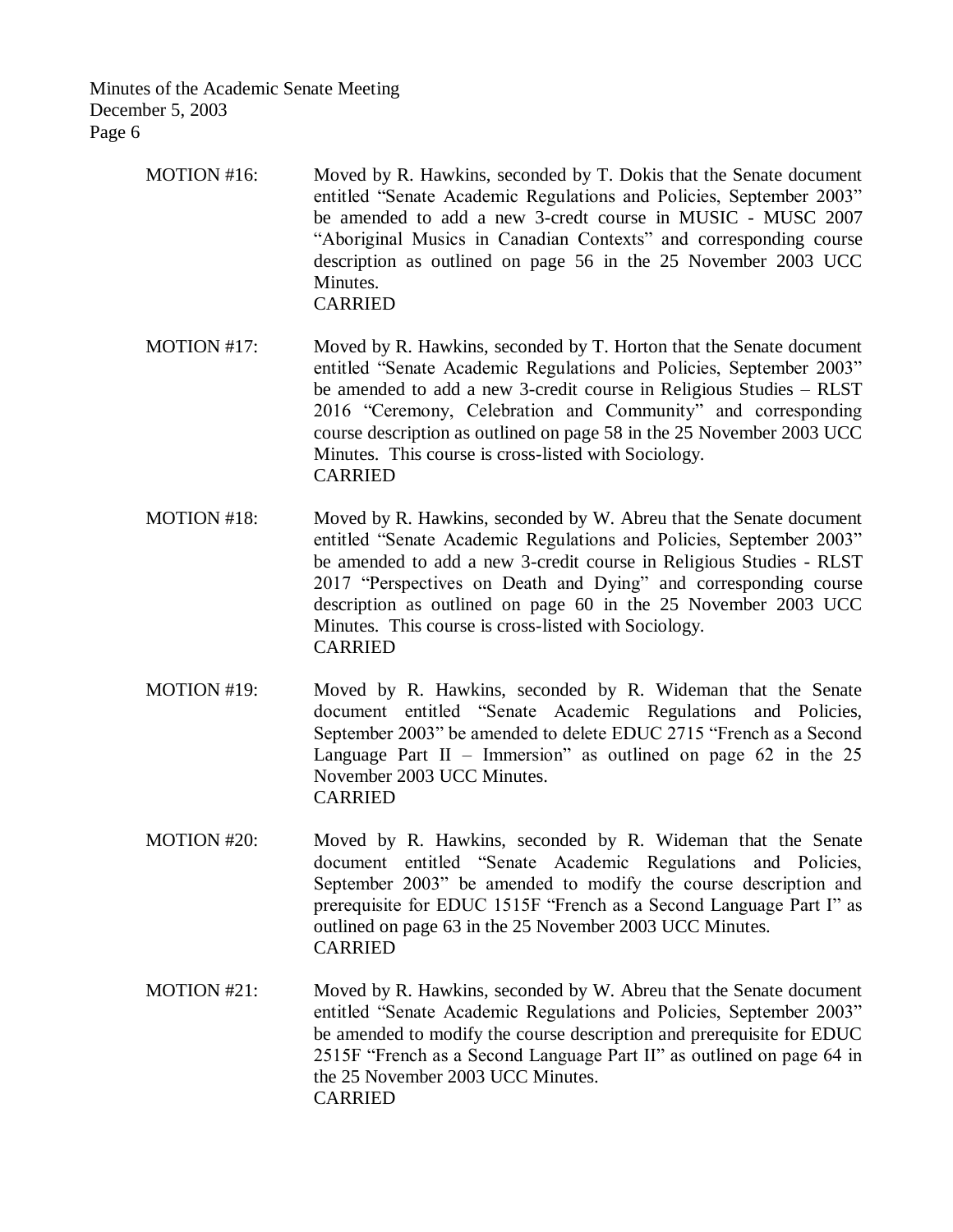- MOTION #22: Moved by R. Hawkins, seconded by R. Wideman that the Senate document entitled "Senate Academic Regulations and Policies, September 2003" be amended to modify the course description and prerequisite for EDUC 3515F "French as a Second Language Part III" as outlined on page 65 in the 25 November 2003 UCC Minutes. CARRIED
- MOTION #23: Moved by M. Denike, seconded by R. Hawkins that the Senate document entitled "Senate Academic Regulations and Policies, September 2003" be amended to change the prerequisite for CLAS 2005 "Classical Mythology" to read "restricted to upper students" as outlined on page 26. CARRIED

Academic Planning Committee

- MOTION #24: Moved by R. Hawkins, seconded by R. Molica-Lazzaro that the Report of the Academic Planning Committee dated November 7, 2003 be received. CARRIED
- MOTION #25: Moved by R. Hawkins, seconded by C. Sarlo that Senate recommend to the Board, through the President, that the following current limited term and sessional positions be converted to tenure track status.
	- 1. Modern British History
	- 2. Integrated Management
	- 3. Technology Management
	- 4. Human Geography
	- 5. Plant Biology
	- 6. Chemistry
	- 7. Gender Studies, Religion and Philosophy
	- 8. Religion and Culture
	- 9. Human Resources/OB
	- 10. Education and Schooling
	- 11. Educational Psychology/Special Education

CARRIED

- MOTION #26: Moved by R. Hawkins, seconded by H. Rintoul that Senate recommend to the Board, through the President, that the following new tenure track positions be created:
	- 1. Psychology 5. Nursing
		-
	- 2. Sociology 6. Thorn Chair in Language and Literacy
	- 3. Business 7. Graduate Position: Research Methods (Educ.)
	- 4. Political Science 8. Language Arts/Methods (Brantford)
	- 5. Nursing
	- CARRIED